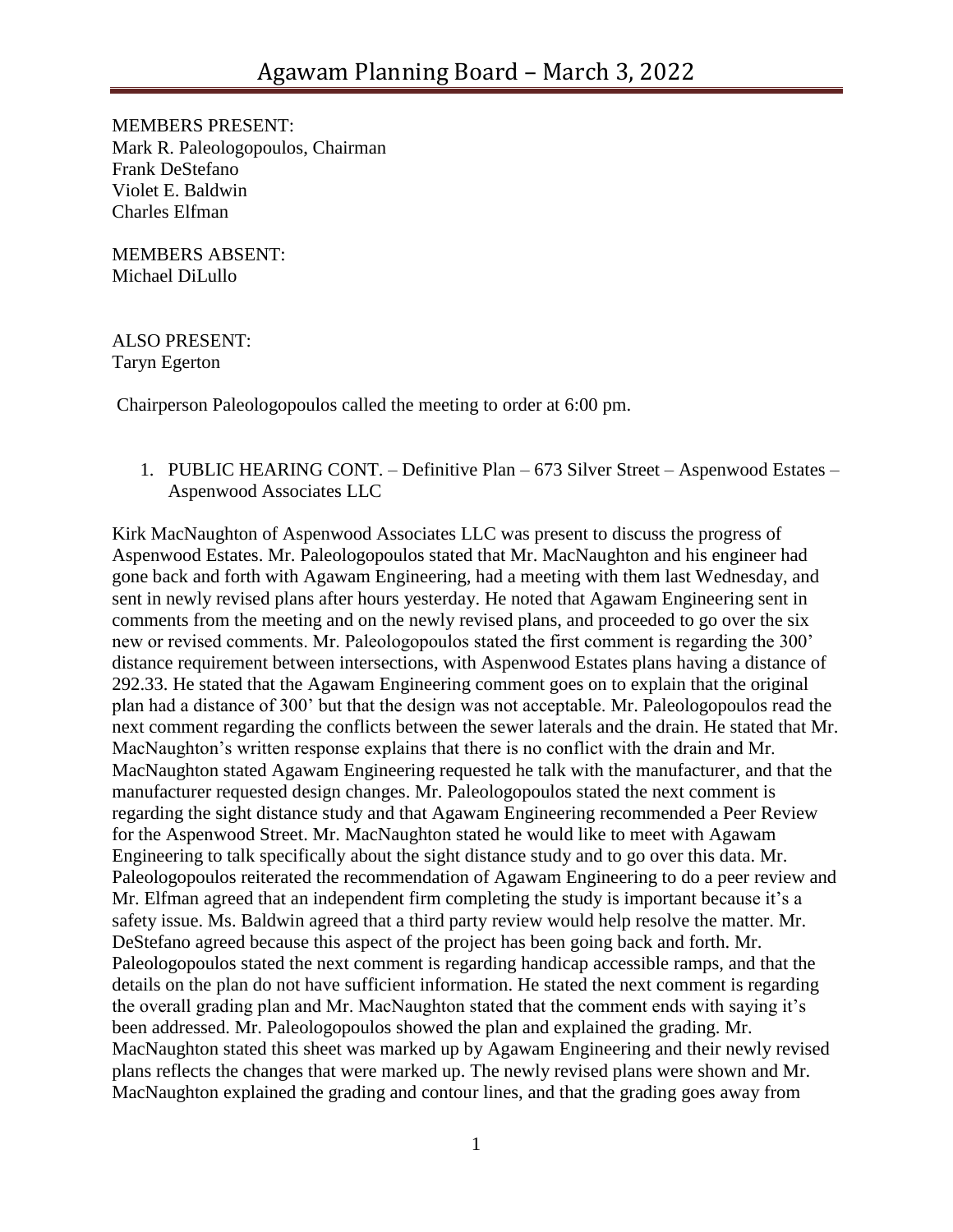Doane Ave and the final grade will be a foot higher than the top of the foundation. He stated that all water will flow away from Doane Ave. Mr. Paleologopoulos stated that the next Agawam Engineering comment is the addition of a note requiring the intersection of Doane Ave and Aspenwood to be constructed with a small roll along the gutter line of Doane Ave for stormwater maintenance. Mr. MacNaughton pointed this detail out on the newly revised plan and explained that a small roll is used so that the water that belongs on Aspenwood remains there and the same for Doane Ave. He explained it is like a speed bump to keep the water on the respective sides of the road. Mr. Paleologopoulos asked whether this would create a puddle in the road and Mr. MacNaughton stated it would still go to the gutters on the side to the catch basin.

Mr. Paleologopoulos opened the meeting up to the public, requesting any questions be directed at the board and to state name and address for the record.

Lisa Patnode, 40 Doane Ave, stated she wanted to talk about the waivers. She stated that there is a reason the town has zoning bylaws and regulations, which is to protect the health and safety of the public. Ms. Patnode looked at the Massachusetts General Law Chapter 159 Article 7 which addresses waiver regulations. She stated the law allows regulations to be waived by the Board if doing so is in the public interest and not inconsistent with the subdivision control law. Ms. Patnode asked why waiving the 300' between intersections would be in the public interest, since it seems only one person benefits from granting it. She stated there is still questions about the sight distance and that no one has looked at how it will affect Doane Ave. Mr. DeStefano asked whether public interest to her meant Doane Ave or the Town of Agawam and Ms. Patnode responded that it is both. Mr. Paleologopoulos stated that Agawam Engineering knows about the sight distance issues on Doane Ave and that it is on their list. Ms. Patnode referred to Agawam's Complete Streets Policy and states it outlines how to keep streets safer. She noted that a previous development before the Board noted there would be sidewalks on both sides of the street because of the Complete Streets Program. Ms. Patnode also noted that the Complete Streets Policy has language stating this policy can only be exempt by the Mayor with a recommendation from the Town Engineer in consultation with necessary departments. Ms. Egerton said she would look more into the process. Ms. Patnode asked the board not to approve the waivers. Mr. Paleologopoulos stated there have been waivers granted for sidewalks on one side of the street and that he doesn't believe the Board would vote on the waivers tonight. Ms. Patnode asked what is going to change on the plans and that the road will always be 292.33 feet away from Doane Ave. Mr. Elfman says he would like to look at the whole picture before voting on anything and that this is Mr. MacNaughton's property and values allowing people to do what they would like on their property. Ms. Patnode noted two properties had been granted the 300' waiver and that the streets have a very different set up than this project. Ms. Baldwin stated that these waivers haven't been granted often and that she called the Planning office to determine whether it was a safety or design standard. Ms. Egerton stated she found the Planning Board minutes from 1991 that stated this regulation was enacted because it is a safety issue. She stated she believed it was the Town Engineer at the time recommending it and the Planning Director presenting the regulation change at the meeting. Ms. Patnode asked how many members were needed to be in favor for an approval. Mr. Paleologopoulos responded three and that a tie would be a denial. Ms. Egerton clarified that the two previous waivers granted for the 300' requirement may or may not be all of the waivers granted, as she couldn't look through all the approved subdivisions to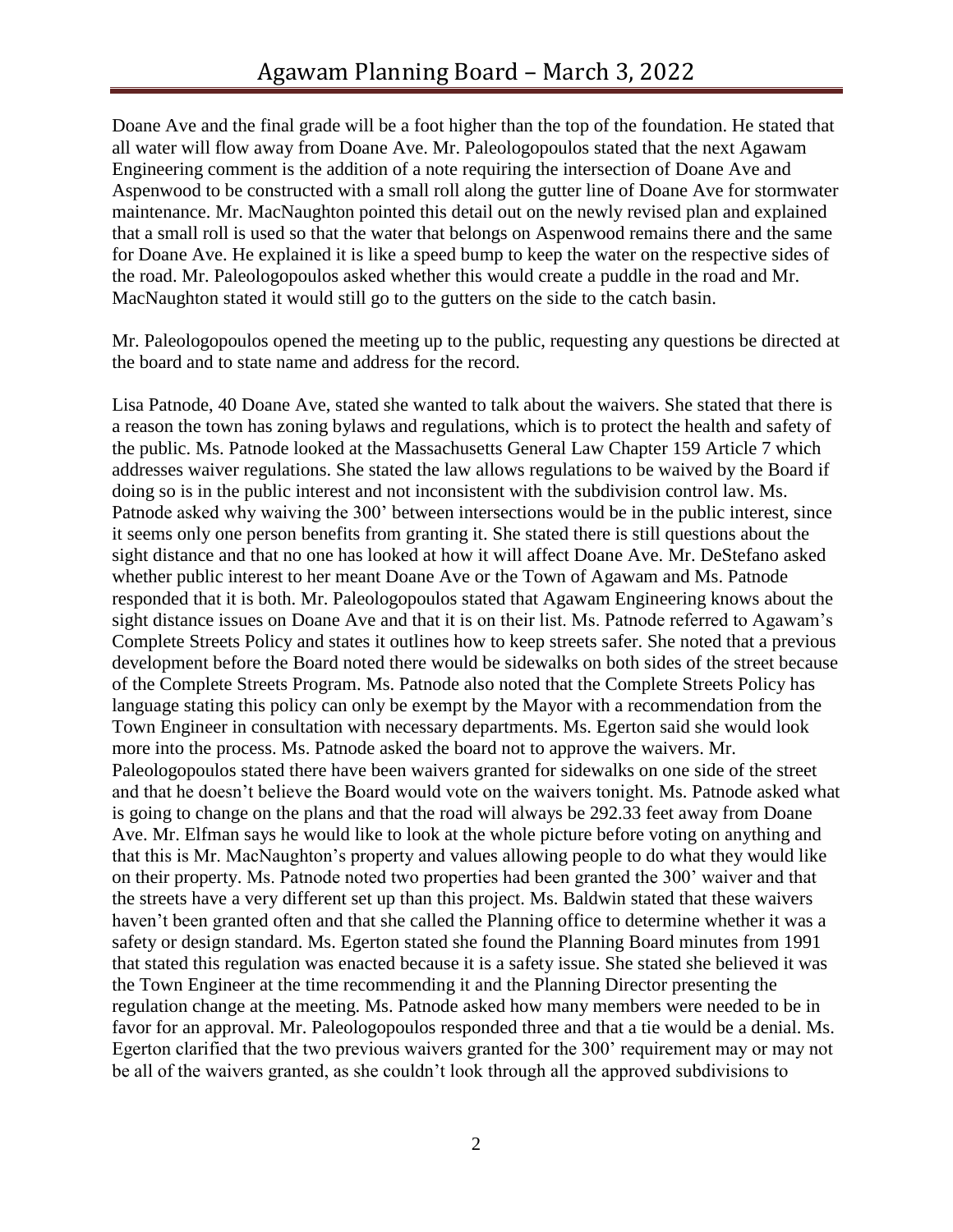determine if that particular waiver had been granted. Ms. Baldwin stated she's been on the board for a while and doesn't think more research would find any more of those waivers granted.

Jim Consolini, 101 Doane Ave, stated that the 300' requirement was enacted to protect the people and that granting the waiver would be taking away a portion of that zoning bylaw, which takes away their protection. He asked the board to say no on this waiver.

Dan Riebling, 111 Doane Ave, asked why the town wasn't taking care of the current residents of Doane Ave before adding another development. Mr. Paleologopoulos stated the Board is only working on this particular plan and that fixing things on Doane Ave is not part of the review of Mr. MacNaughton's plan, though they do review to make sure it doesn't negatively impact Doane Ave. He stated that many aspects of Mr. MacNaughton's plan are to help address any negative impact on Doane Ave, such as the bump and the possible gate where Doane and Aspenwood meet. Mr. Paleologopoulos stated he went to Doane Ave to see how the sight distance was pulling out of the street, and realized the arborvitae was the biggest problem for him. Mr. Paleologopoulos thanked everyone for bringing up issues so that the Board can help and make decisions fairly. Mr. DeStefano said he would like to see the sight distance study before voting on the waiver. He states he drives by the street before the meetings to try to get a feel for the traffic, see where the sun is, and downloaded the Conservation Commission minutes to try to get the full picture of the situation. Mr. Riebling states the residents of Doane Ave are being negatively affected by adding another street and Mr. DeStefano stated Agawam Engineering had come to a previous meeting and given some possible solutions to the problems on Doane Ave. Ms. Patnode stated that during that meeting, Michelle Chase of Agawam Engineering said that the sight distance on Doane was really unacceptable.

Jim Consolini, 101 Doane Ave, asked if the board was under the jurisdiction of Chapter 180-14 of the Town of Agawam, regarding a report and a zone change. The Board explained that that particular section was regarding a change in the zoning map, which is different than granting a waiver.

Robert Allen, 55 Doane Ave, talked about the 300' waiver and how it was enacted for safety reasons and it shouldn't matter what the rest of his plan is if it affects safety.

Stu Kibbe, 40 Doane Ave, thanked the Board, stated that they are doing their due diligence on the project, and is enjoying learning about the process. Mr. Kibbe stated that at the November  $4<sup>th</sup>$ meeting, Ms. Chase stated that the sight distance on Doane Ave is unacceptable and asked whether anything has been done concerning this. Mr. Paleologopoulos stated that he knows it is on the town's list and Ms. Chase is aware of the need. Mr. Kibbe then referred to the need of an easement for Aspenwood Estate's sight distance and asked whether it's been done and whether the town has the authority to do that. Mr. Paleologopoulos said that if someone is obstructing view, one remedy is to get an easement or to ask the homeowner to cut them. Mr. Kibbe stated that if this needed to happen, Mr. MacNaughton would need to get an easement from the homeowner. He also stated there were options for the intersection of Doane and Aspenwood and Mr. MacNaughton stated there were discussions of signage and gates, but it is ultimately up to DPW. He stated one of the options was to put speed humps on Doane Ave, but that it wasn't well received by the residents. Mr. Riebling stated that the residents did in fact want the speed humps.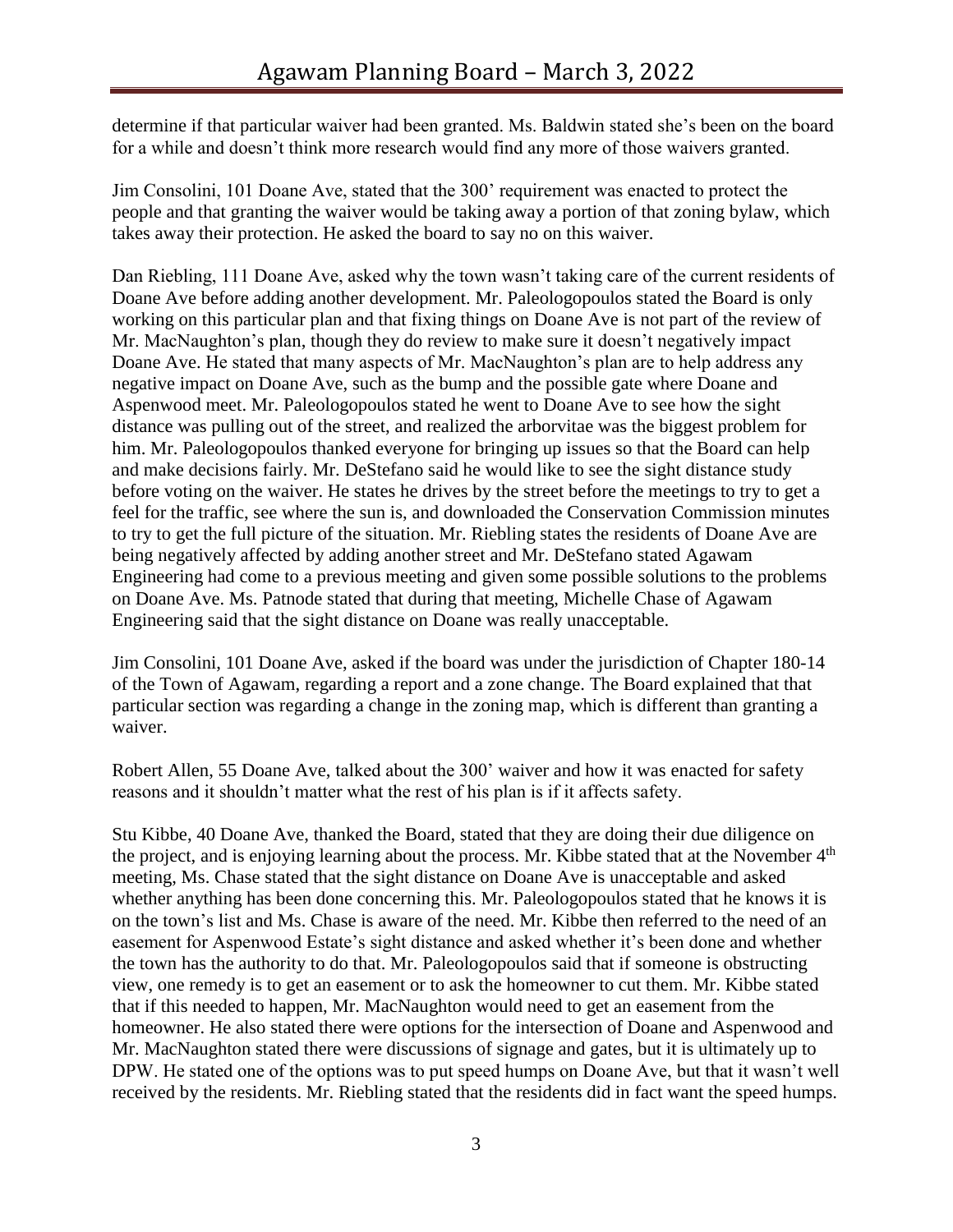Mr. Kibbe said that the Agawam Engineering comments stated that they were worried the lots were 10 feet taller than the road. Mr. DeStefano pointed out that the newest comment said that this was addressed. Mr. Kibbe asked if there could be a restriction put on the construction entrance regarding dump trucks on Doane Ave and Mr. Paleologopoulos stated yes they could stipulate that. Mr. Kibbe stated that he went to town hall to look further into the two waivers that were granted for the 300' requirement. He stated that one was in 1991 and one was in 2000, one was Maple Meadows Ln and one was Tobacco Rd. Mr. Paleologopoulos stated that the waiver was granted for the distance between Maple Meadows Ln and Family Ln and he does not know why they granted that. Ms. Patnode said that neither of the two instances have the sight distance issues that Doane Ave has. Mr. Kibbe said the flow of traffic is different and the visuals are better in these two instances. Mr. Riebling added that there are also seven driveways near Doane. Robert Griffith, 94 Doane Ave, added that people go 50-60 miles per hour on Silver St. Mr. Paleologopoulos said he was on Doane Ave this afternoon and stopped to watch traffic, and he knows that traffic is a problem. Mr. DeStefano asked what the speed limit is on Silver St. Ms. Patnode stated 40 miles per hour.

Ruth Cosmini, 102 Doane Ave, thanked the Board and asked about the easement. She questioned why someone would have to cut down their arborvitaes when the project site doesn't have their sidewalks plowed. Mr. DeStefano stated this is out of the Board's control to do anything about it. Mr. Allen stated since the Board was talking about wanting the whole picture of the project, this is part of the whole picture. Mr. Elfman stated this is something that one would have to call the town to handle. Ms. Cosmini stated that granting these waivers would create a precedent for the board.

Karl Schmaelze, 85 Independence Rd, stated he also has a house on South Westfield St and recently the told spent 2.65 million dollars to widen the road and put sidewalks in. He states the sidewalks don't go anywhere and he asked the town why and they responded that that is what the town laws say. Mr. Schmaelze stated he doesn't see why the Board should go against the zoning bylaws just because someone doesn't want to spend the extra money. Mr. Paleologopoulos asked to clarify the location of this. Mr. Schmaelze stated near Pine St, that they widened the road, and that they did not need new sidewalks on both sides of the street. Mr. Paleologopoulos asked if he was saying that the town wasted the money. Mr. Schmaelze stated no, but that is what the town wants, but that nobody uses them since they don't go anywhere. He stated that on Independence Rd the town wouldn't spend the million dollars to fix the sidewalks and all the residents walk in the street. Ms. Baldwin asked if part of that project was state funded, because that would mean that parts of the design would have been mandated. Mr. Kibbe asked whether the entire regulation regarding the 300' requirement between intersections was put in in its entirely in 1991. Ms. Egerton stated no, the regulation was amended in 1991. Mr. Paleologopoulos stated it was part of a bigger discussion of what needed to be changed in the regulations and before that time there was no minimum distance. He stated he is not sure how they arrived at 300' as the minimum distance. Mr. Riebling stated that it may have to do with the stopping distance for semi-trucks and then asked if the options for the intersection between Doane and Aspenwood would be figured out before the vote. Mr. Paleologopoulos stated yes there are different options. Mr. Riebling asked to look at the grading in the plan because according to the elevation, four lots would be sloping toward Doane Ave. He stated Doane Ave already gets a lot of flooding and 100 and 500 year storms are becoming more frequent. Mr. MacNaughton stated no water from the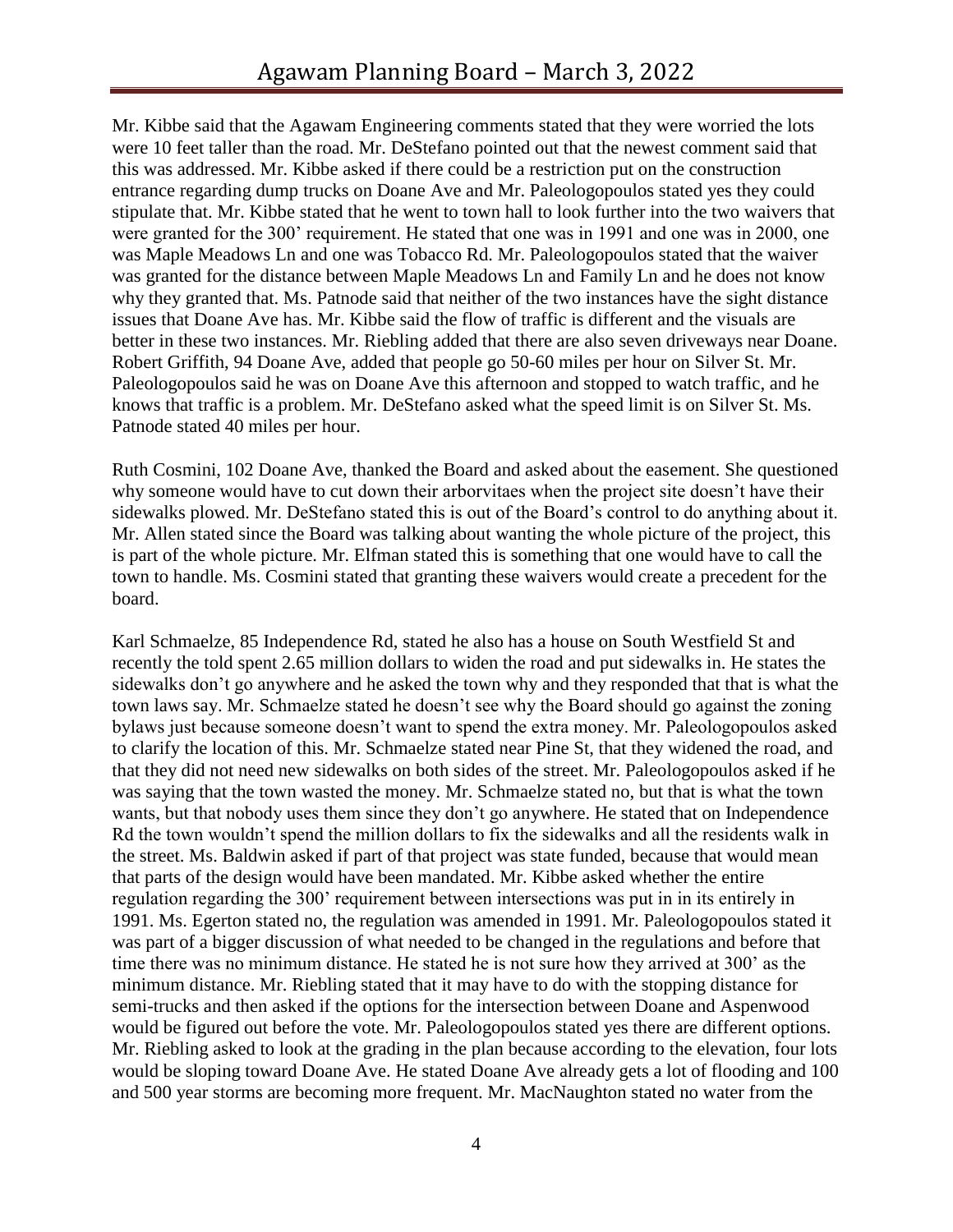project site would be going onto Doane Ave and stated the construction detail shows the accurate slope. Mr. Paleologopoulos stated that some of the water affecting Doane Ave currently would be captured in the future from the new catch basins. Mr. Riebling stated there would be a big puddle in the depression in the road. Mr. MacNaughton stated it is sloping towards Doane Ave but the water is collected by catch basins. He went over the grading in the lots between Doane and Aspenwood, stating either the existing conditions will remain or will be improved.

Ms. Patnode stated that the Board is waiting for the sight distance study and Ms. Baldwin said yes, the Board is requesting that. Ms. Patnode asked if it would be another couple of months before this would be completed. Ms. Egerton explained that once proposals are received, the Board would also have to vote on the amount of the peer review, so it would be at least another meeting before the sight distance study could even start. Ms. Cosmini asked if the sight distance study would include Doane Ave and Mr. Paleologopoulos stated there is no correlation. Ms. Baldwin stated there is a peer review for Aspenwood Estates in the Conservation Commission

Mr. Paleologopoulos shared a correspondence from Ronald Cabana of Doane Ave who was not able to attend the meeting and wrote an email to the Board instead, expressing concern and frustration over the proposed development. Mr. Paleologopoulos read the letter which stated that Mr. Cabana does not want to see his home and everything he's worked for go to ruin and fears he will have to move. Mr. Paleologopoulos took this opportunity to say he feels bad that Mr. Cabana feels this way, and takes everything the abutters and townspeople have to say seriously.

Motion was made by Ms. Baldwin and seconded by Mr. Elfman to require an independent Peer Review for the sight distance study for Definitive Plan – 673 Silver Street – Aspenwood Estates – Aspenwood Associates.

### VOTE  $4-0$

Mr. Paleologopoulos stated that the public hearing would need to be continued and asked Mr. MacNaughton to what date. Mr. Paleologopoulos asked if the next meeting, March 17, would work and Mr. MacNaughton agreed.

Motion was made by Ms. Baldwin and seconded by Mr. Elfman to continue the public hearing for Definitive Plan – 673 Silver Street – Aspenwood Estates – Aspenwood Associates to the March 17, 2022 meeting.

#### VOTE  $4-0$

2. SITE PLAN – Tuckahoe Farm – 0 Pine Street – Town of Agawam

This agenda item was previously continued to the March 17, 2022 meeting.